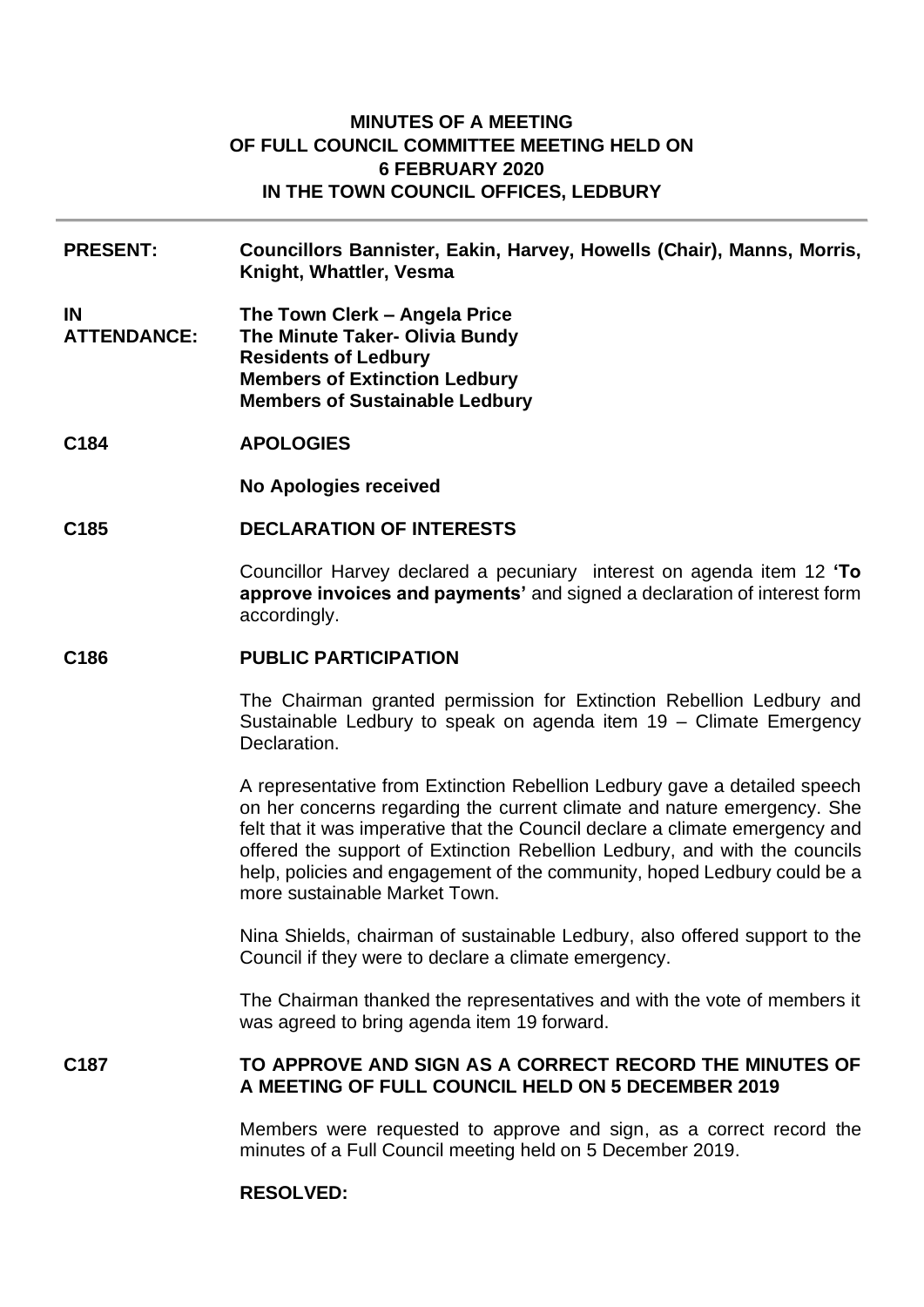**That the minutes of the meeting of the Full Council committee be approved and signed as correct record.**

# **C189 TO RECEIVE THE CHAIRMANS REPORT**

A written report was received from The Mayor, Councillor Howells.

Councillor Howells advised members of the recent meetings and events that he had attended such as the Ledbury Big Breakfast which he considered to have been a great success.

He advised members that a meeting had been scheduled in his dairy on 6th March 2020 at Herefordshire Council for the first meeting of a revised Market Town Forum. He also advised members of the events listed below and invited members to attend if possible.

# **Mayors Events**

Saturday 15<sup>th</sup> February - Tesco bag fill between 10:00-12:00 Tuesday 21<sup>st</sup> April – Mayors Magic Charity Event at the Rugby Club TBC Friday 1<sup>st</sup> May - quiz Night TBC

# **RESOLVED:**

## **That the Mayors report be received and noted**

# **C190 HEREFORDSHIRE COUNCILLORS REPORT**

Written reports were received from Councillors Harvey, Howells and I'Anson

Councillor Harvey advised that the budget documents had been approved and that there will be an increase will be 3.9% in Council Tax and a continued 84% discount available under the reduction scheme.

She updated members on Bloor Homes and advised that they had lodged an appeal with the Planning inspectorate and that the appeal was currently scheduled for Tuesday, 28 April – Friday, 1 May, and Tuesday, 5 May – Thursday, 7 May. She suggested that the dates may be pushed back due to Bloor Homes needing to possibly update their climate change documents. She hoped that both Councillors and members of the public would attend the enquiry and that it would be held locally.

Councillor Harvey also advised members that a reduction in winter Sunday opening hours at Herefordshire's recycling Centres had been agreed. However, subject to a successful planning variation, it was hoped that these hours would be used to extend the opening hours of Ledbury Household Recycling Centre to be Sunday to 8:00 – 18:00 in the Summer and 8:00 – 4:00 in the Winter.

# **RESOLVED:**

# **That the reports be received and noted**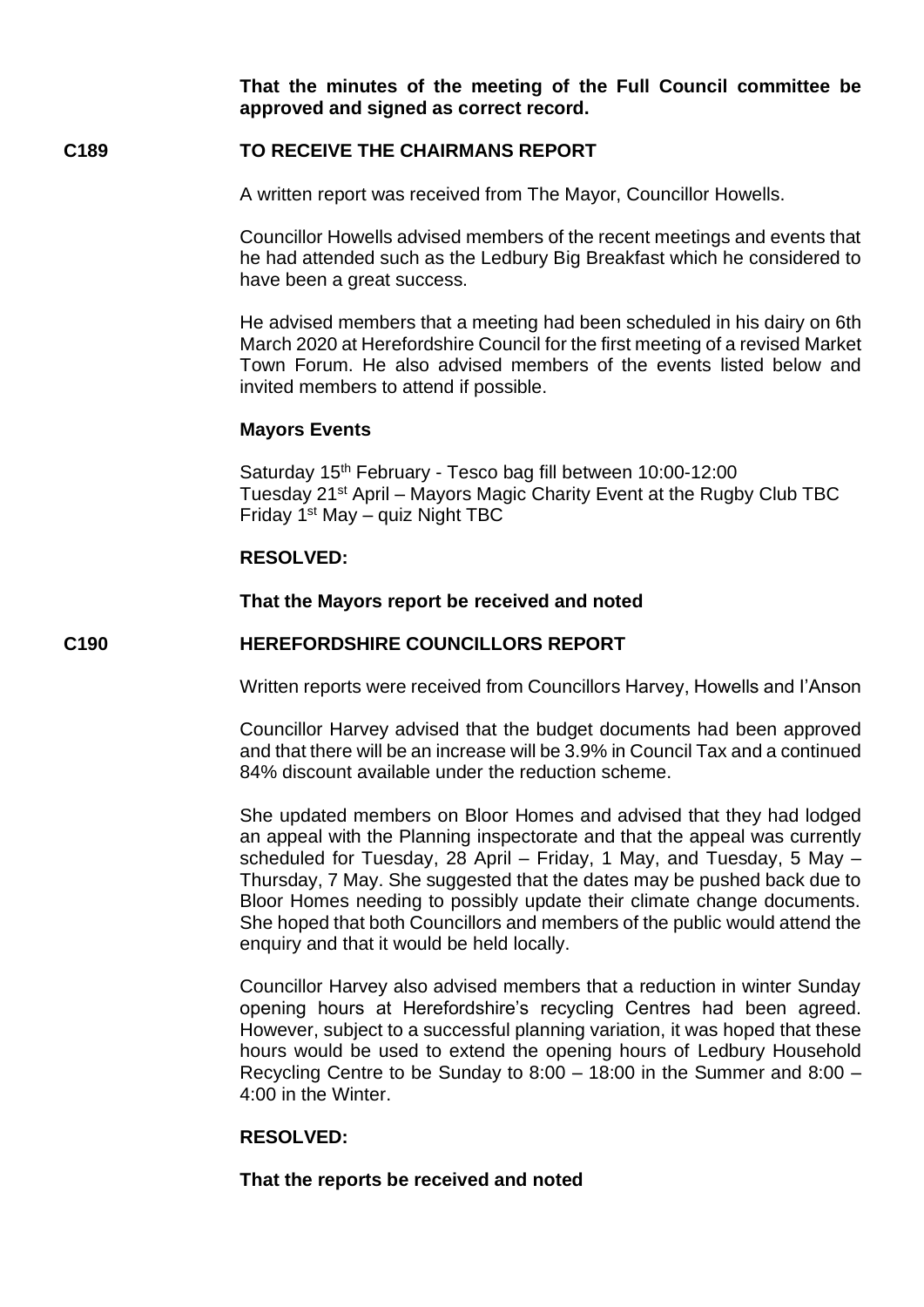# **C191 TO CONSIDER QUESTIONS AND COMMENTS FROM MEMBERS OF THE PUBLIC**

#### **None received**

### **C192 TO RECEIVE MOTIONS FROM COUNCILLORS**

The following motion was received from Councillor Eakin, seconded by Councillor Howells.

**"Road treatment in and around Biddulph Way – Due to concerns from residents; I would ask that Ledbury Town Council make representations to Herefordshire Council and any other appropriate bodies to expand treatment of roads in icy conditions to include the area in and around Biddulph Way"**

Councillor Eakin advised that he had been contacted by a resident of Ledbury regarding road treatments during winter. He advised that Jubilee Close and Biddulph Way were not subject to the same road treatment as other roads and felt this was a hazard to many residents. He also felt that this could be the case for many other Cul-de-Sacs in and around Ledbury.

Councillor Harvey was pleased to see that a motion had been submitted making use of the power afforded to Councillors via the full council agenda and felt that it was not used enough during Council Meetings.

She explained that Herefordshire County Council regularly grit roads in poor weather conditions however do not have the resources to access al Cul-de-Sacs. She reminded members that Ledbury Council purchased grit bins at their own expense for Ledbury residents that lived on roads that were not easily accessible, and felt it was a neighbour and community responsibility to help one another during winter months.

Councillor Vesma was surprised that the Council provided grit bins in poor weather conditions and felt that this should be promoted on the Ledbury Social Media accounts.

After listening to the debate, Councillor Eakin proposed an amendment to his proposal to state "that a request to Herefordshire Council for increased bins at the Councils expense and note the issue at Jubilee Close."

### **RESOLVED:**

- 1. **That a request be submitted to Herefordshire Council for increased grit bins at the Ledbury Town Council's expense, if necessary, noting the road issues at Jubilee Close in poor weather conditions.**
- 2. **That Ledbury Council advertise on social media that grit bins are available for Ledbury residents if needed.**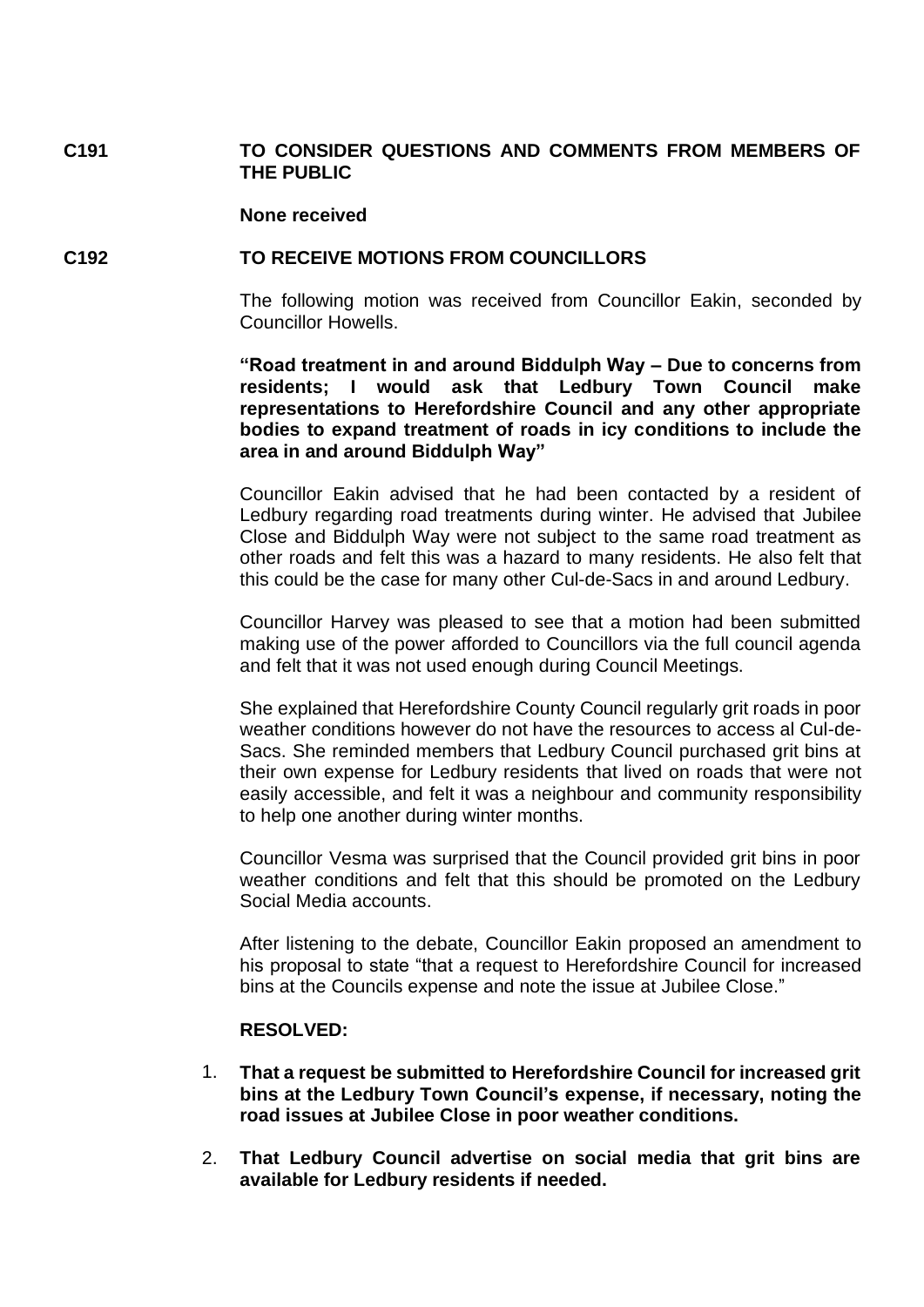### **C193 TO RECEIVE AND NOTE MINUTES OF MEETINGS OF ECONOMIC DEVELOPMENT & PLANNING COMMITTEE HELD ON 12 DECEMBER 2019 AND 9 JANUARY 2020**

Members were requested to receive and note the minutes of an Economic Development and Planning Committee held on 12 December 2019 & 9 January 2020 and to give consideration to any recommendations therein.

The Town Clerk advised members of a recommendation on page 768 in respect of the agreement for the purchase of the telephone kiosks.

#### **RESOLVED:**

- 1. **That the minutes of the Economic Development and Planning Committee meetings held on 12 December 2019 and 16 January 2020 be received and noted.**
- 2. **That the Clerk be authorised to proceed with the adoption of two telephone kiosks in the town as listed in minute no. P118.**

### **C194 TO RECEIVE AND NOTE THE MINUTES OF A MEETING OF THE RESOURCES COMMITTEE HELD ON 16 JANUARY 2020**

Members were requested to receive and note the minutes of a Resources Committee meeting held on 16 January 2020 and to give consideration to any recommendations therein.

Councillor Whattler advised that he had been present at the meeting, but that it had not been recorded within the minutes.

# **RESOLVED:**

- 1. **That the minutes of a meeting of Resources Committee held on 16 January 2020 be received and noted.**
- 2. **That Councillor Whattler's name be added to the Resources Committee Minutes on 16 January 2020, as being present at the meeting.**

# **C195 TO RECEIVE AND NOTE THE MINUTES OF A MEETING OF THE FINANCE, POLICY & GENERAL PURPOSES COMMITTEE HELD ON 23 JANUARY 2020 AND 3 FEBRUARY 2020**

Members were requested to receive and note the minutes of a meeting of the Finance, Policy and General Purposes Committee held on 23 January and an Extraordinary meeting held on 3 February 2020 and to give consideration to any recommendations therein.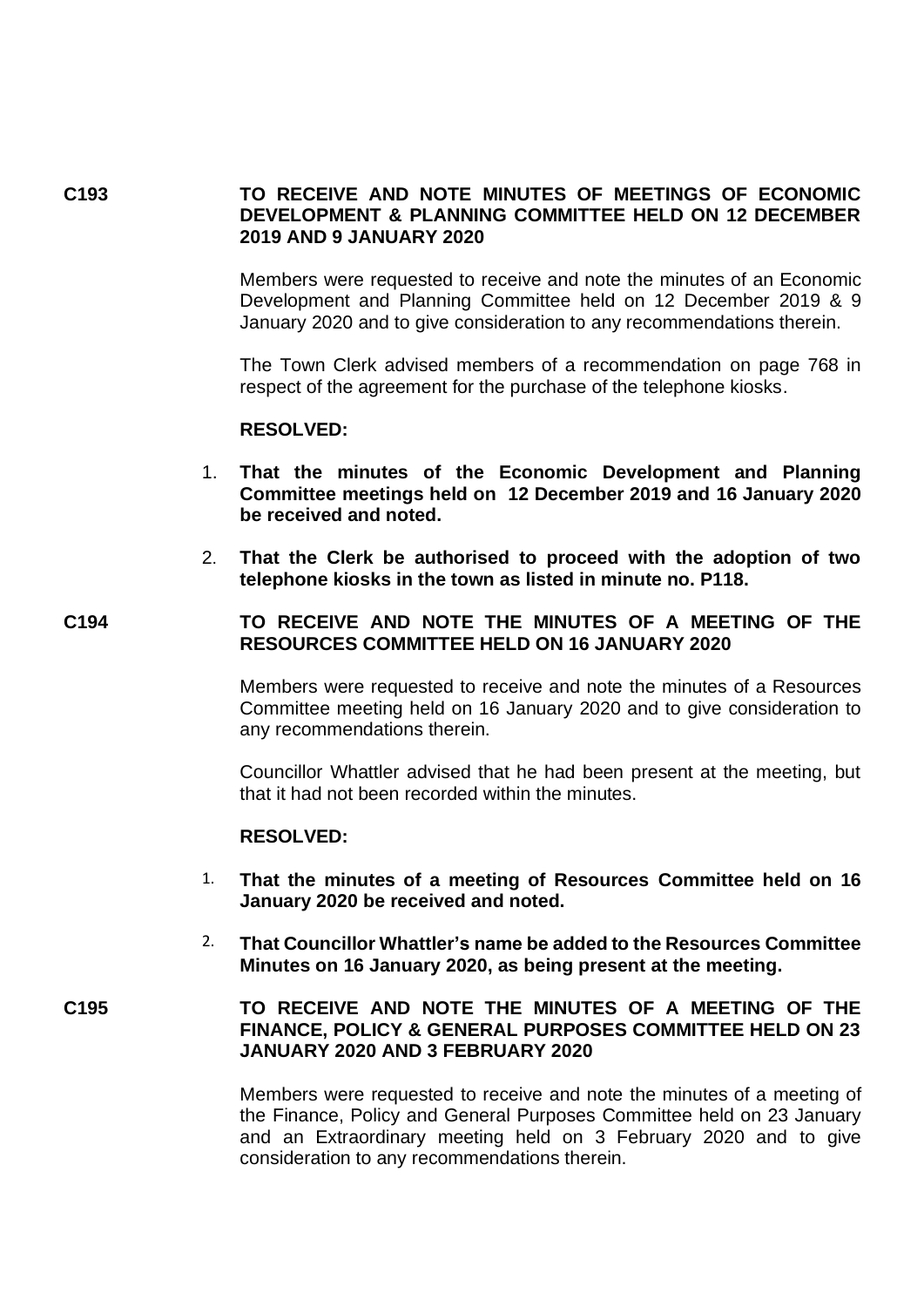Councillor Harvey thanked the Town Clerk and Staff for their hard work and dedication for updating the policies for the Council which was imperative for the Governance Framework. She advised members of a recommendation that the Council change from their current banking provider to Unity Trust was made on page **786-minute number F140** 

The Town Clerk advised that the Unity Trust Bank provides specialist banking services to trade unions, charities and other organisations that operate in the not-for-profit sector in the United Kingdom.

Councillor Whattler suggested adding the red amendment below to minute number **F139 (1a) on page785**

"…they should offer them a three-year grant of £2,500 Per Annum…"

## **RESOLVED:**

- 1. **That the minutes of the Finance, Policy and General Purposes meeting held on 23 January 2020 be received and noted, noting the amendment to minute number F139 (1a) on page785**
- 2. **That the minutes of an Extraordinary meeting of Finance, Policy and General Purposes held on 3 February 2020 be received and noted.**
- 3. **That the recommendation for the Council to change their current banking provider to Unity Trust be approved.**

### **C196 RECOMMENDATIONS FROM OTHER COMMITTEES**

### **Finance, Policy and General Purposes**

Members were asked to consider the draft budget for 2020/21 and approve the recommendations submitted from a meeting of Finance, Policy and General Purposes Committee held on 3 February 2020.

As Chair of the Finance, Policy & General Purposes Committee, Councillor Harvey thanked members for their time and input into the draft budget for 2020/21.

She advised members of recommendations from the Finance, Policy and General Purposes Committee including, Council approving the funding of the 'special projects' in the sum of £57,500 planned for 2020/21 financial year to be funded from the 2019/20 underspend.

Councillor Vesma asked if the following recommendation had been agreed by the Council's internal auditor, which the clerk confirmed.

**"That Council recognise the need for a one-off adjustment of £41,693 from the 2019/20 overspend to rectify the historical deductions from the Council's previous precept requests, noting that the proposed increase of income/expenditure for the 2020/21 financial year would be 2.8%."**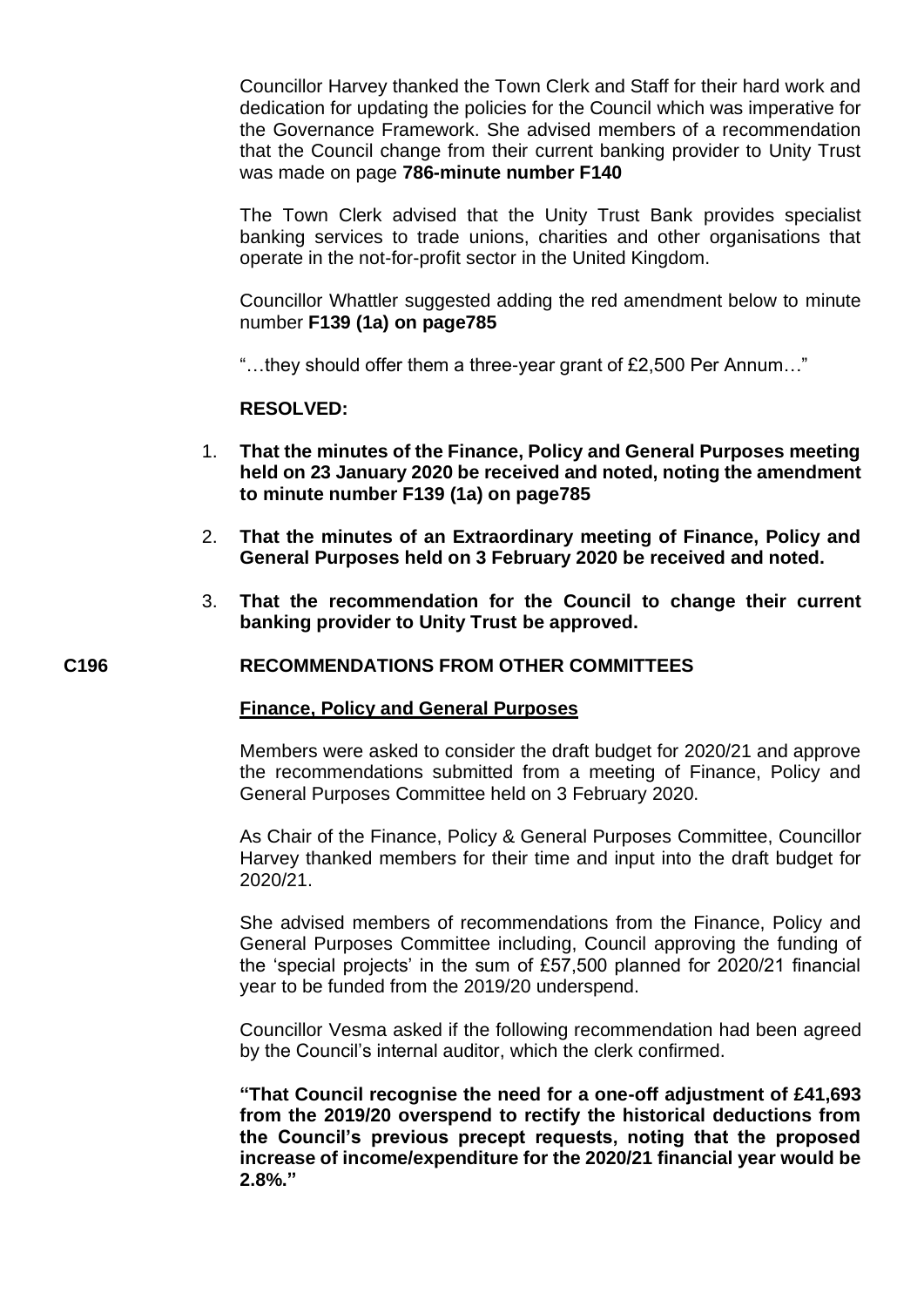Councillor Howells personally thanked the Town Clerk for all her dedication and time that had gone into preparing the Draft Budget.

# **RESOLVED:**

- 1. **That the "Special Projects" in the sum of £57,500 planned for the 2020/21 financial year to be funded from the 2019/20 underspend.**
- 2. **That Council recognise the need for a one-off adjustment of £41,693 from the 2019/20 overspend to rectify the historical deductions from the Council's previous precept requests, noting that the proposed increase of income/expenditure for the 2020/21 financial year would be 2.8%.**
- 3. **That Council note that due to the one-off adjustment of £41,693 being made and the Special Projects being funded from the 2019/20 underspend, the council's precept requirement for 2020/21 is £531,978 which equates to an 11.5% increase, a total increase of £1.33 per month per Band D equivalent property.**
- 4. **That the Draft Budget as presented be approved and that the Clerk be authorised to provide Hereford Council details of this Council's precept requirements for the 2020/21 financial year in the sum of £531,978.**

# **C197 TO APPROVE PAYMENT RECEIVED IN JANUARY 2020**

Members were asked to approve the invoices and payments received in January 2020 in the sum of £26,721.07.

Councillor Harvey left the room for this agenda item, due to having declared a pecuniary interest.

Councillor Howells advised members that there was an outstanding payment of £7,005.00 to be made to Councillor Harvey as a repayment of the 2016 legal fees. He explained that the payment had been approved in two previous Full Council meetings which could be found on the archived minutes, but that no authorisation had been given to the officer to make these payments.

### **RESOLVED:**

### **That the invoices and payments received for January 2020 in the sum of £26,721.07 be approved**

Councillor Harvey re-joined the meeting.

# **C198 TO APPOINT INTERNAL AUDITOR**

Members were requested to formally appoint Ian Selkirk as the Councils internal Auditor for 2020/21.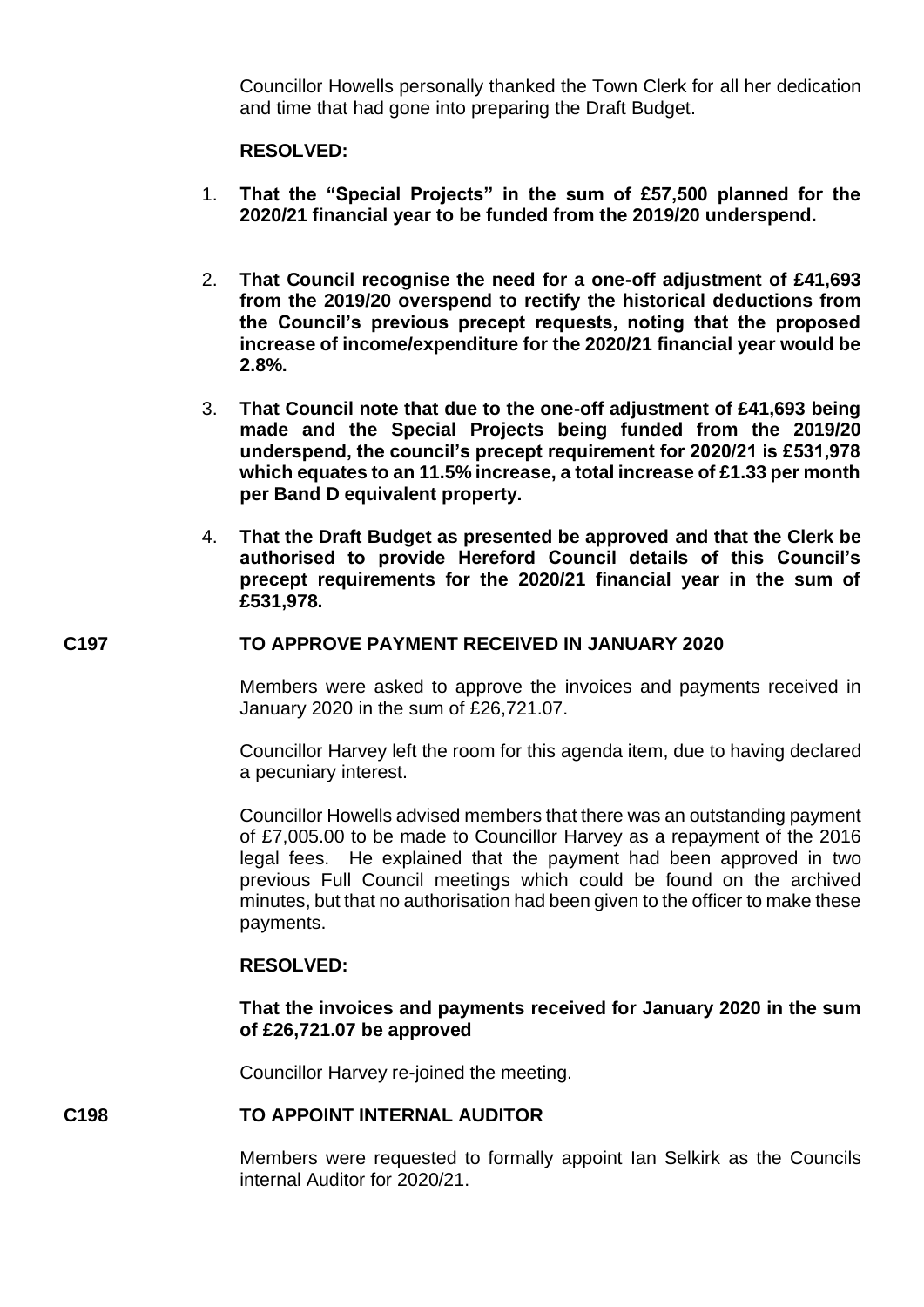The Town Clerk advised that in order to comply with legislation Town and Parish Councils should seek to engage an independent and competent person to undertake an internal audit on their behalf. She advised that Mr Selkirk confirmed in writing that his fee for carrying out an internal audit of the Councils financial year 2019/2020 would be £500

#### **RESOLVED:**

**That Iain Selkirk be appointed as the Councils Internal Auditor for the purpose of carrying out an internal audit in respect of the 2019/2020 financial year, noting that his fee would be £500.**

### **C199 NOTES OF TOWN PLAN MEETING**

**Members were provided with a copy of the notes of Ledbury Town Plan Working Group held on 14 January 2020.**

#### **RESOLVED:**

**That the notes of a meeting of the Town Plan Working Group be received and noted**

## **C200 COUNCILLOR VACANCY**

The Town Clerk reported that due to Councillor Rae-Clarke not having attended a council meeting or any meeting of an outside body as a representative of the Council for a period of six months or more, a "casual Vacancy" had arisen.

She advised that she had received no correspondence from Councillor Rae-Clarke and no request for a dispensation to not attend meetings, and that in accordance with the **Local Government Act 1972 Section 85 (1&2)**, Timothy Rae- Clarke should be considered disqualified from his position as a Town Councillor.

Members agreed that the Town Clerk should notify Herefordshire Council of the Casual Vacancy on behalf of Ledbury Town Council, and that in the meantime a letter be sent to Timothy Rae-Clarke to advise him that he had been disqualified as a result of non-attendance.

# **RESOLVED**

- 1. **That the Town Clerk advise Electoral Registration at Herefordshire Council of the Casual Vacancy.**
- 2. **That the Town Clerk write to Timothy Rae-Clarke advising him that further to previous correspondence and in line with the LGA 1972 he has been disqualified as a Town Councillor at Ledbury due to nonattendance for a period exceeding 6-months.**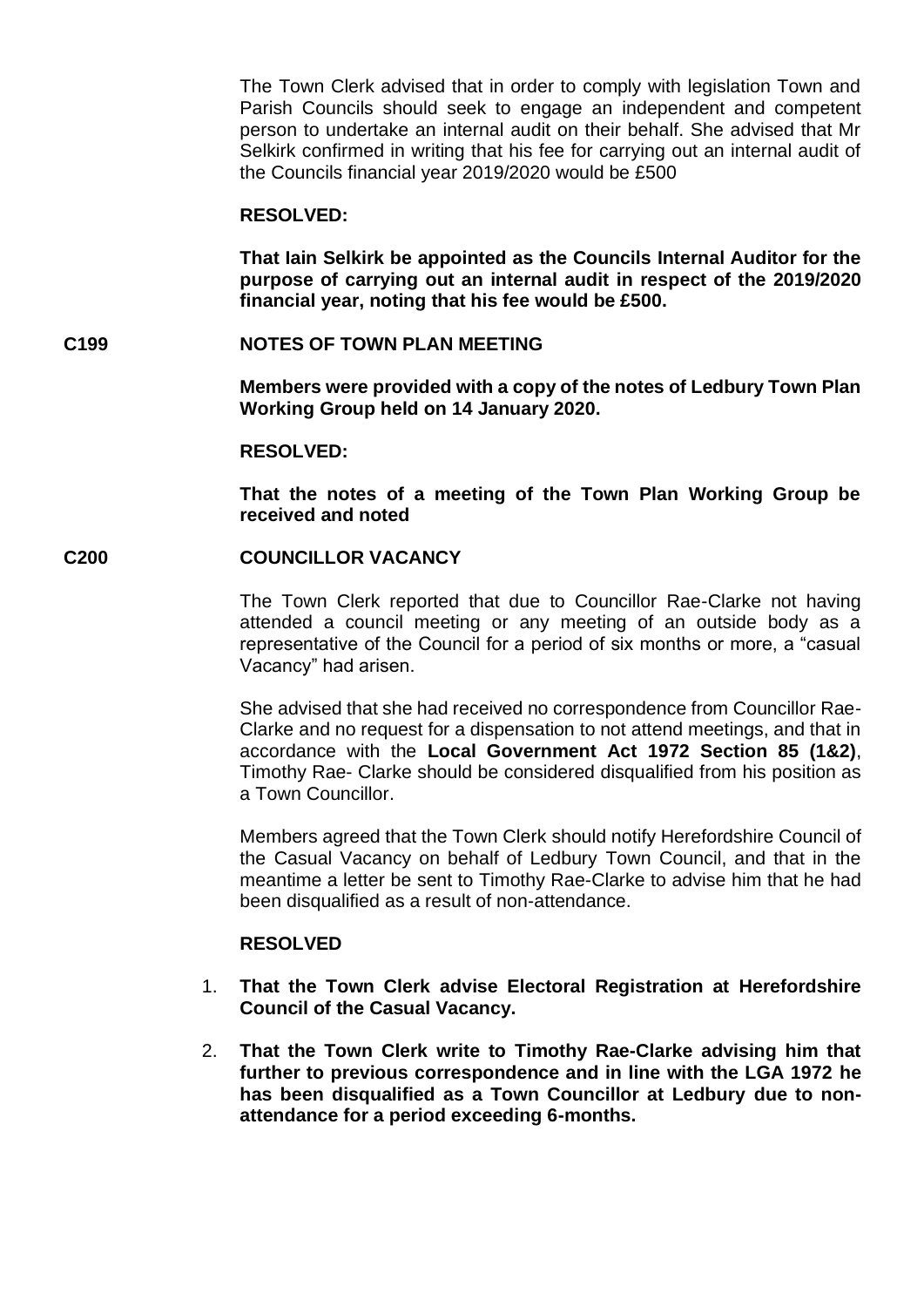### **C201 RECOMMENDATIONS FROM OTHER COMMITTEES**

### **Resources Committee**

Members were provided with a copy of the Draft Councillor Co-option Policy

Councillor Harvey advised members the Draft Councillor Co-option Policy had been discussed at a recent Finance, Policy and General Purposes meeting and felt that Appendix B &C should replaced with a link to the Councillors Code of Conduct and the Nolan Principles.

Both Councillor Harvey and Councillor Knight expressed their concerns on filling all 8-vacancies at one time, due to the administrative workload it would cause in the office. Whilst Councillor Harvey understood the Pros and Cons of filling 8-vacancies, she was mindful that the Council had many commitments including the Bloor Homes appeal and felt that currently, the council would not be able to give enough time to 8-new councillors.

Councillor Knight asked whether the public could vote alongside Councillors when filling the 8-vacancies. The Clerk advised that it is only Councillors who can vote on whether to co-opt new councillors onto the Council.

**Councillor Knight proposed that the co-option be split into two processes and that the council fill 4-vacancies initially, with a second process later in the year - Councillor Morris Seconded.**

Councillor Vesma asked that a named vote be taken.

# **VOTE TO CO-OPT FOUR NEW COUNCILLORS NOW AND FOUR MORE AT A LATER DATE**

# **FOR**

Councillor Knight Councillor Harvey Councillor Morris Councillor Vesma

### **AGAINST**

Councillor Eakin Councillor Whattler Councillor Bannister Councillor Howells Councillor Manns

**Councillor Eakin proposed that the co-option be completed in one go in an attempt to fill all 8-vacancies, Councillor Whattler seconded.**

**VOTE TO CO-OPT TO ALL 8-VACANCIES AT ONE TIME**

### **FOR**

Councillor Eakin Councillor Morris Councillor Whattler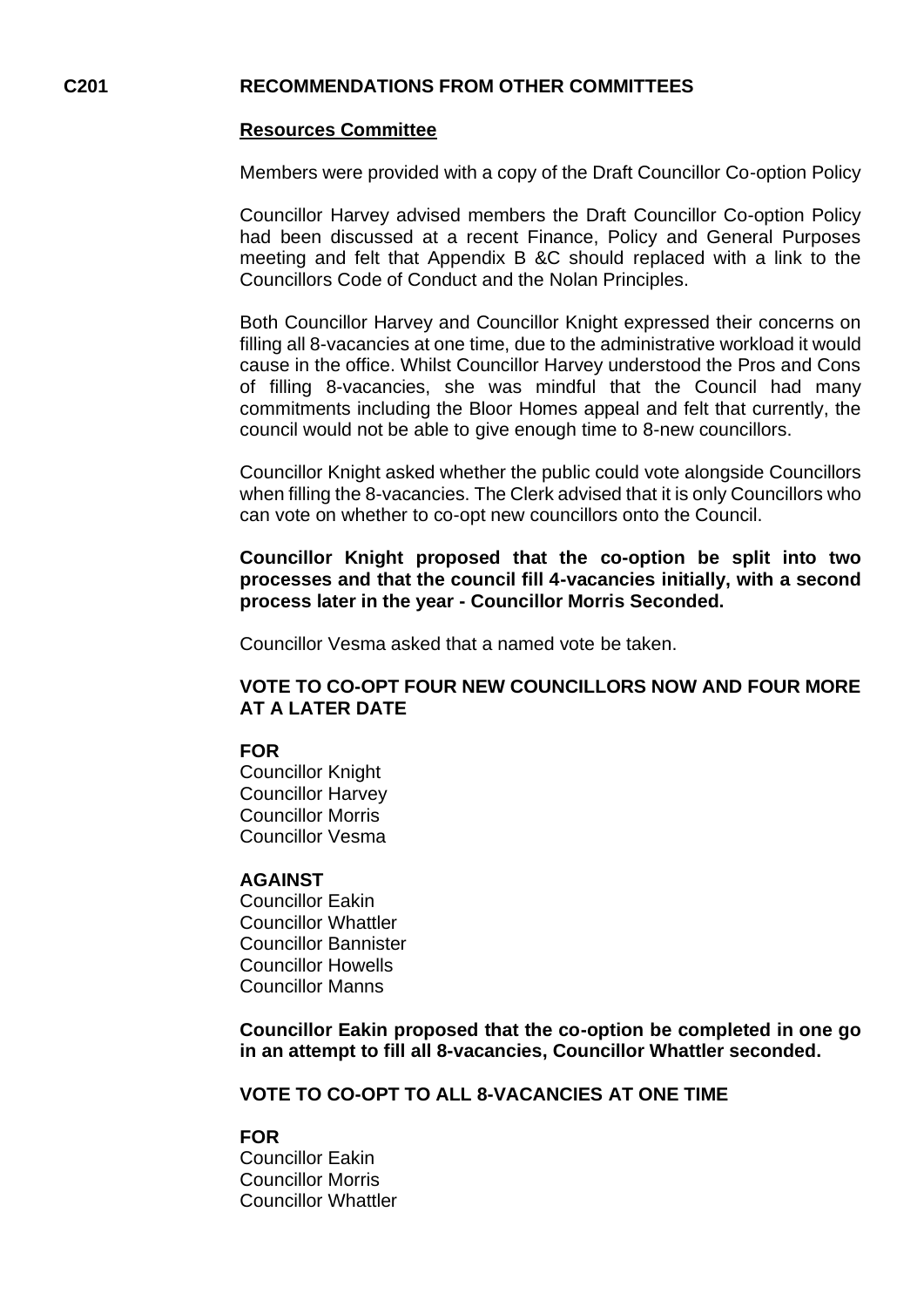Councillor Bannister Councillor Manns Councillor Howells Councillor Vesma

### **AGAINST**

Councillor Harvey Councillor Knight

The clerk explained that now the policy had been adopted she can notify Hereford.

# **Finance, Policy and General Purposes Committee**

Councillor Harvey advised members that they needed to decide which option they preferred as shown on page 829 and suggested the Council us the second recommendation number 4.4

"…Any funds that accrued by donations or events held by the mayor will be paid to the charity / charities throughout the year as and when they are raised "

Councillors Eakin, Manns and Whattler left the meeting at 9:25

## **RESOLVED:**

- 1. **That the Draft Co-option Policy be approved subject to amendments as proposed above.**
- 2. **That applications for co-option be invited for all 8 vacancies on the Town Council.**
- 3. **That the date for the Co-option be discussed at the next meeting of Council to allow time for the advertising and return of application forms.**
- 4. **That the Draft Councillor & Staff Protocol & Principles of Good Practice be approved.**
- 5. **That the Draft Civic Protocol be approved**, **subject to the following being included at point 4.4:**

"**Any funds accrued by donations or events held by the Mayor will be paid to the charity/charities throughout the year as and when they are raised."**

# **C202 SUSPENSION OF STANDING ORDERS**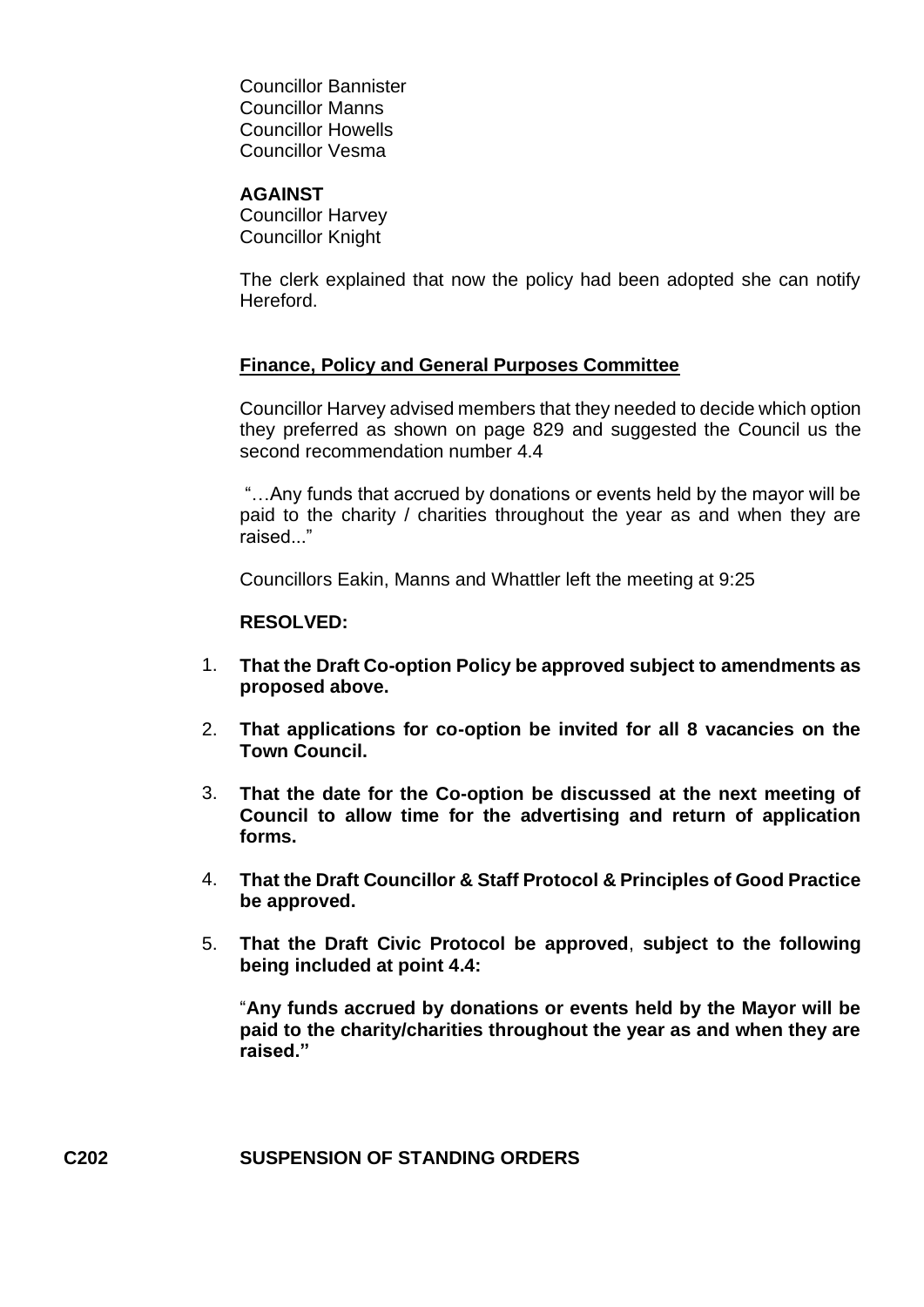**RESOLVED: That Standing orders be suspended for 30 minutes to allow the remaining business on the agenda to be considered.**

# **C203 DISTINGUISHED CITIZEN AWARDS**

Members were asked to agree to an advertisement being placed in the local press and on the Councils website and social media platforms in respect of the 2020 Distinguished Citizen Awards.

Members discussed the timeline for advertising and the closing date for applications and decided the following:

20th March 2020- Advertising of 2020 Distinguished Citizen Awards 2<sup>nd</sup> April 2020 – Applications to be considered at Full Council

#### **RESOLVED:**

- 1. **That the Town Clerk is authorised to advertise the 2020 Distinguished Citizen & Youth Achievement**
- 2. **That the timeline for advertising the Distinguished Citizen & Youth Achievement would be: closing date in March 2020, noting that the applications would be considered at Full Council on 2 April 2020.**

#### **C204 VIADUCT UPDATE**

Councillor Bannister updated members on the Viaduct Development and advised that there had been discussions on whether the Council could apply for a Rule 6 Status. Whilst he understood that there would be costs involved, he felt that the Council needed to make a big impact. He advised members that in order to apply for a Rule 6 Status the Council would have to employ a Barrister. Councillor Vesma queried whether there was enough time to find a Barrister that would be able to represent the Council and felt that it was a difficult decision whether to apply for a Rule 6 Status.

Councillor Howells agreed with Councillor Bannister and felt that a Rule 6 Status could be achieved but that legal costs could be awarded against the Council if the case was not sustainable. He suggested that the Council consider looking into further legal advice and setting up a working party.

Councillor Harvey agreed that it was a difficult decision to make with regards to applying for Rule 6 Status. She expressed some concerns and suggested that the cost to the Council could be substantial. She advised members that the Council could still hire a professional Barrister or employ a professional advocate without applying for a Rule 6 Status.

A member of the public, Arthur Edge, felt that the effort that was made by Councillors in the first appeal was fantastic and stated that he agreed with Councillor Harvey's suggestion of employing a professional advocate rather than applying for a Rule 6 status.

**A vote was taken to decide whether the Council should apply for a Rule 6 Status.**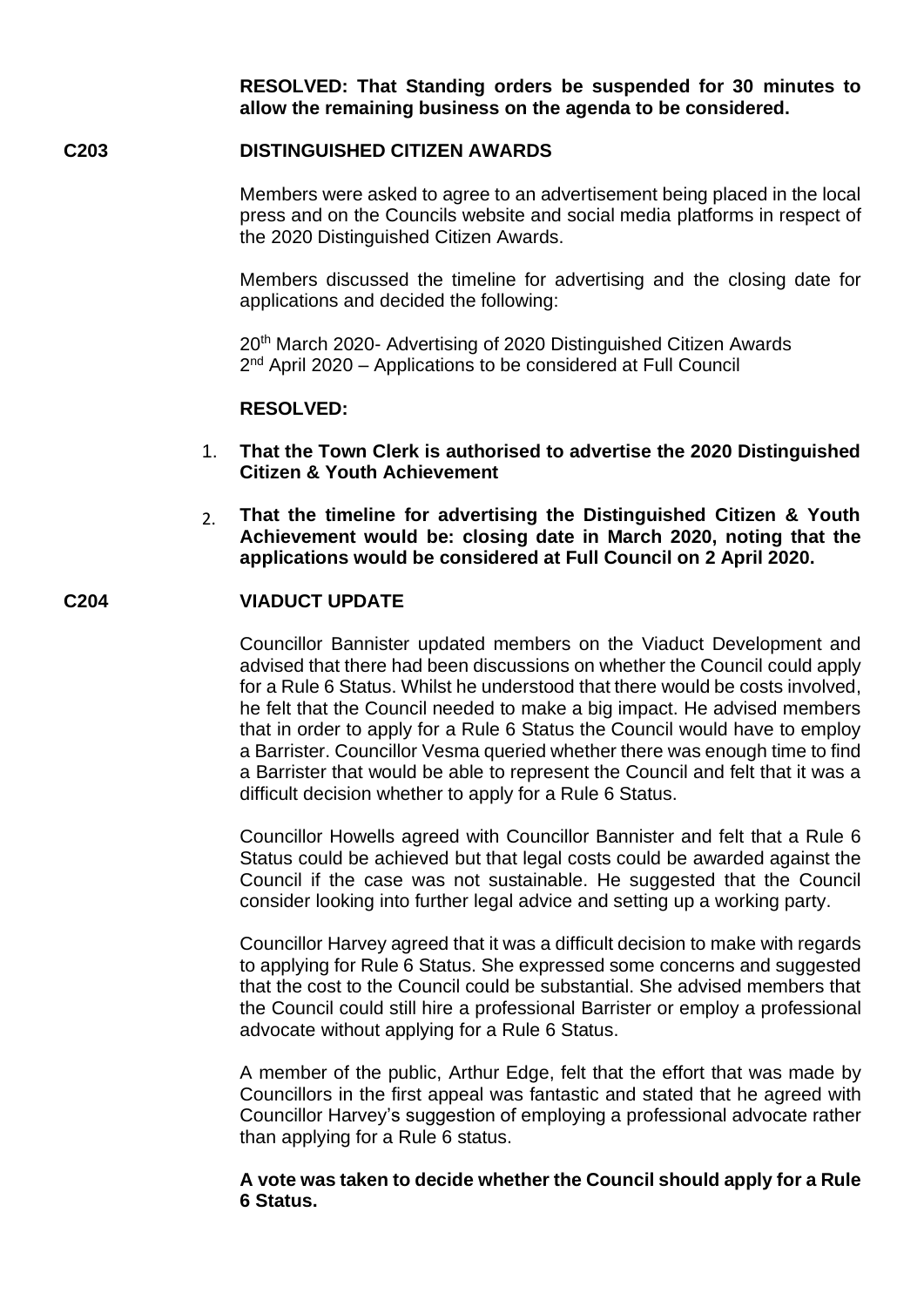# **RESOLVED:**

- 1. **That delegated powers be given to the Economic Development and Planning Committee to decide whether the Council should apply to use the Rule 6 Status in respect of the appeal, noting that any budget decisions should be considered in consultation with the Town Clerk and Chairman of Finance.**
- 2. **That the Town Clerk investigate hiring a professional advocate or Barrister to represent the Council at the appeal.**

# **C205 CLIMATE EMERGENCY DECLERATION**

Members of the public present at the meeting had been given the opportunity to speak at the beginning of the meeting in respect of this Item and Councillor Howells had thanked all members of the Extinction Rebellion and Sustainable Ledbury for their detailed speeches.

Councillor Harvey reassured members of the public that even though the Council were one of the last Parish Councils locally to declare a climate emergency, the issue was very important to the Councillor. She advised that Herefordshire Council are currently looking into ideas of how to tackle climate emergency and that she hoped members would not be disappointed when released in March 2020. Councillor Harvey also advised that if 10 or more Ledbury residents called a Parish Meeting on Climate emergency, the council would have to follow this process and could be a great opportunity for an open forum.

## **Councillor Harvey proposed that Ledbury Town Council declare a climate emergency, the outcome of which was a unanimous vote.**

Councillor Vesma advised members that it would be beneficial for both members of Sustainable Ledbury & Extinction Rebellion to attend meetings in the future to work alongside the Council. **He proposed that a vote was taken to determine whether the council should create a Climate Change Working Party that it would be reported to the Economic Development & Planning Committee**

### **RESOLVED:**

- 1. **That the Town Council declare a climate emergency.**
- 2. **That a Climate Emergency Working Party be formed with the following members, Councillor Vesma, Manns, Howells, Knight and Whattler.**
- 3. **That the Working Party be advertised on the Ledbury Town Council website and social media sites.**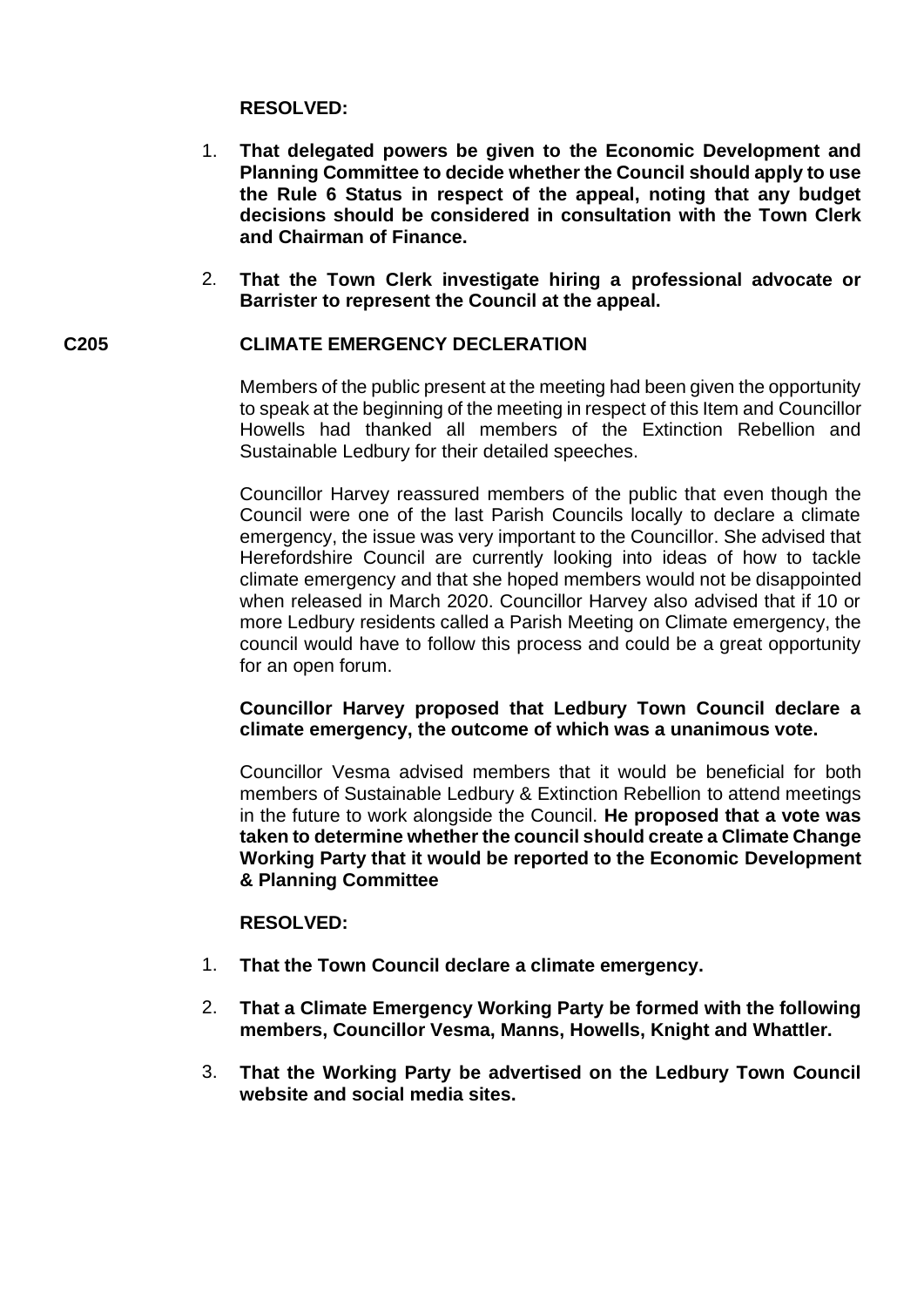**C206 UPDATE ON COUNCILS WEBISTE** 

**RESOLVED: that it be noted that a meeting of the ICT Working Party had been scheduled for 12 February 2020 for consideration of the council's new website**.

#### **C207 PAST MAYORS BADGERS**

**RESOLVED: that this item be deferred to the next meeting of the Finance, Policy and General Purposes Committee scheduled for 27 February 2020.**

### **C208 RESOLVED:**

**That items 22 – 27 be considered as the first items of business on the agenda for the Full Council meeting scheduled for 5 March 2020.**

#### **C209 DATE OF THE NEXT MEETING**

**RESOLVED: that it be noted that the date of the next Full Council meeting is scheduled on 5 March 2020**

#### **C210 EXCLSUION OF PUBLIC**

**RESOLVED: that in accordance with section 1(2) of the Public Bodies (Admission to Meetings) Act 1960, in view of the confidential nature of the business about to be transacted, in the public interest the press and public are excluded from the remainder of the meeting.**

### **C211 RECOMMENDATIONS FROM OTHER COMMITTEES**

a. Resources Committee – 17 October 2019 – Review of Role of Post Holder 47

Members were provided with a job description in respect of post holder 47, which had been agreed with the post holder following a consultation period.

b. Staffing Resources Finance, Policy & General Purposes Committee – 23 January 2020 –

Members were requested to give consideration to the following recommendations:

- 1. **That post holders 48 and 50 be offered the opportunity to increase their working hours from 30 to 37.5 hours per week.**
- 2. **That an organisational review be undertaken as detailed in order to establish the needs of the council in respect of staffing, and operational requirements.**